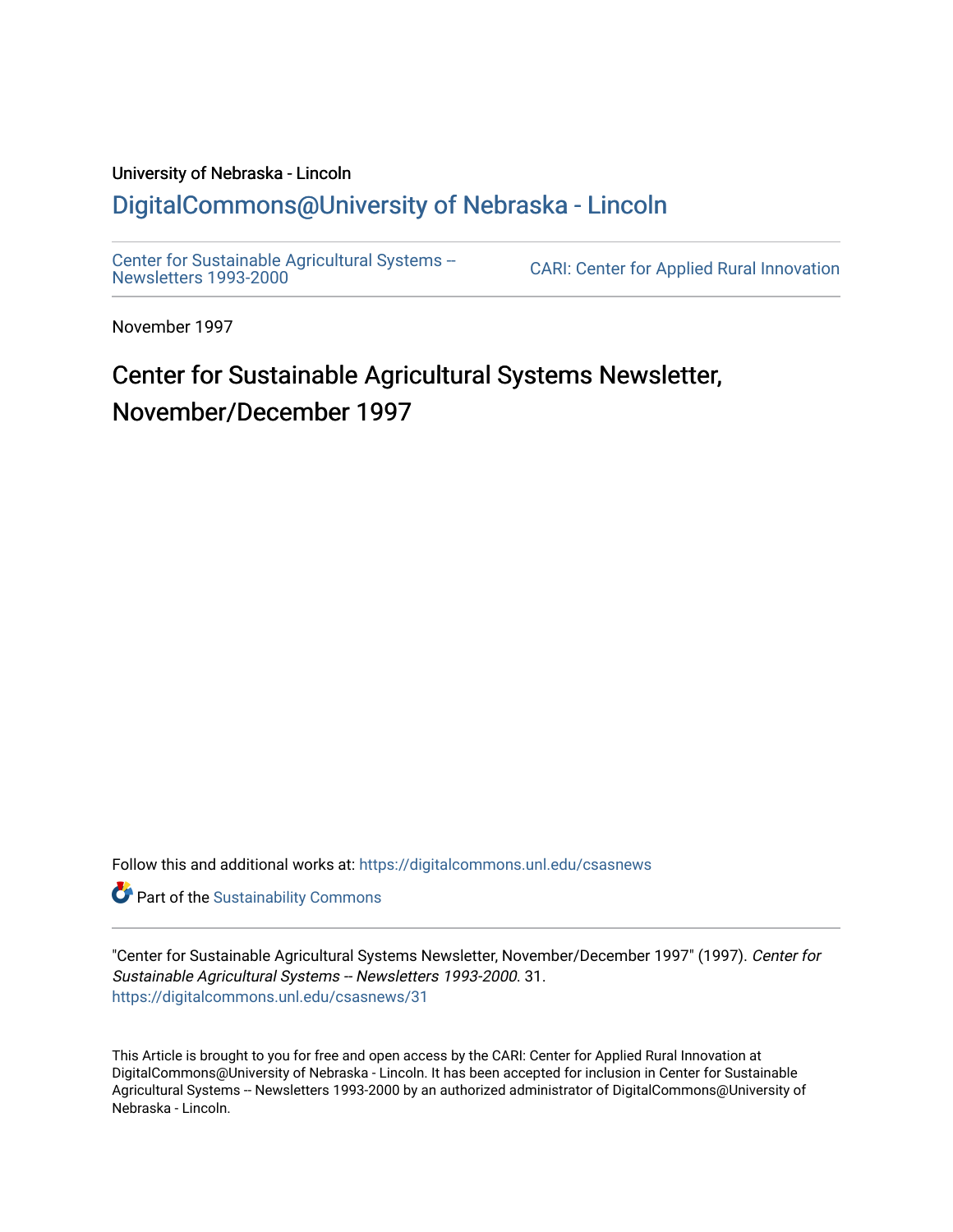# **Center for Sustainable Agricultural Systems Newsletter**

## **November-December 1997**

#### **CSAS Publishes Book that Reviews Sustainable Ag Literature**

*Future Horizons: Recent Literature in Sustainable Agriculture* (September 1997) is a compendium of reviews of 100 recent books and other resource materials. This spiralbound book provides a current overview of our state of the art and recent thinking in this rapidly growing field. There are reviews about the present condition of planet Earth, as related to food and natural resources, also about historical and current lessons in sustainability. The often-repeated question of how to define sustainability and how it relates to agroecology are explored. Economic and social dimensions of sustainable systems, and lessons from farmers and others are reviewed. Other chapters include soil quality and health, living with crop pests, and the importance of ecology and natural systems. There is a chapter on different ways of knowing and learning, with reviews of texts, reference works, and even novels. Among the authors whose works are reviewed are David Orr, Wes Jackson, Herman Daly and John Cobb, Paul Hawken, Steve Gliessman, Miguel Altieri, Fred Kirschenmann, Richard Thompson, Joel Salatin, and Al Gore — plus more plus more than 80 others. Several of the reviews are reprinted with permission from journals, but most are the efforts of about 30 people who are actively working in this arena and volunteered for the task.

Modeled after the highly successful book *In Praise of Nature* by Stephanie Mills (also reviewed), this project was developed under the SARE grant "Increasing Trainer Literacy in Sustainable Agriculture," with a primary audience of Extension educators and NRCS specialists. It's also a valuable resource for the student who needs a quick appreciation of what is available in the library, for the agency person who needs to get up to speed on a completely new field, or for the farmer considering a conversion to more sustainable systems. Edited by Gabriel Hegyes and Charles Francis, the book is available for \$10 (includes shipping) from the Center for Sustainable Agricultural Systems, PO Box 830949, University of Nebraska, Lincoln, NE 68583-0949, 402-472-2056. Make checks payable to University of Nebraska, federal ID # 47-0491233.

By early next year the CSAS plans to have the reviews on its Web page: http://www.ianr.unl.edu/ianr/csas.

*Submitted by Chuck Francis*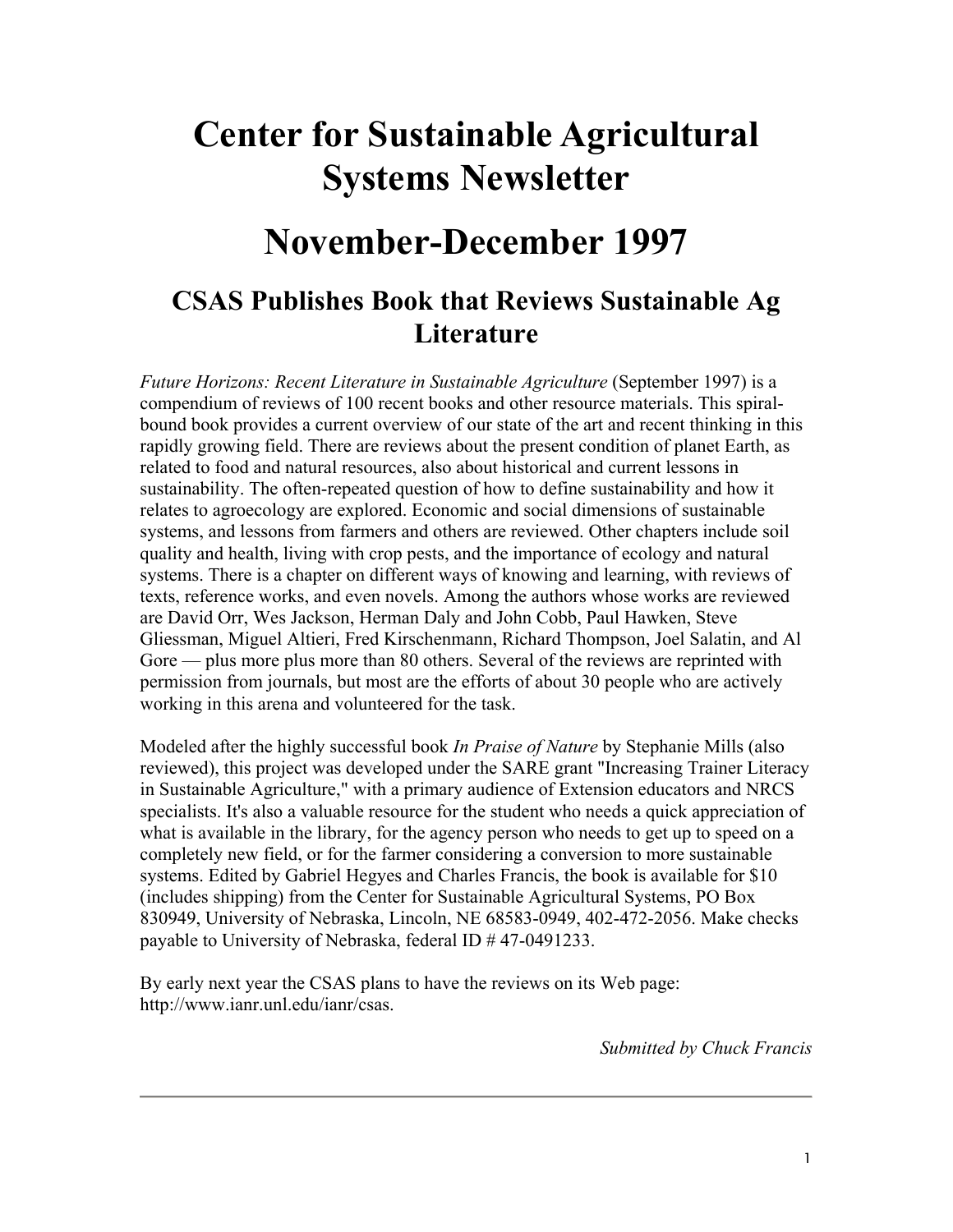### **NCR SARE Solicits PDP Proposals**

To clear up the alphabet soup title, the North Central Region Sustainable Agriculture Research and Education office is soliciting proposals for the next round of its Professional Development Program. The goal of PDP is to train Cooperative Extension field staff, campusbased specialists, employees of the Natural Resources Conservation Service, and other members of the agricultural community in the concepts and practices of sustainable agriculture. Two separate calls are being issued:

- Annual call for PDP proposals (due February 13). Approximately \$400,000 are available to fund educational/training projects such as demonstration tours, workshops, conferences, and educational material development. Encouraged are projects that: foster partnerships among private and public sectors, nonprofit sustainable agriculture organizations and land-grant institutions; involve multiple states; propose creative outreach programs; and include farmers/ranchers as meaningful partners.
- Call for regionwide sustainable agriculture PDP project and coordinator (due) February 20). Details of this call are being finalized as this goes to press.

Both calls will be available on the Internet at: http://www.ces.ncsu.edu/san/htdocs/dev/nc/

For further information or application materials, contact the NCR SARE office, 13-A Activities Bldg, University of Nebraska, Lincoln, NE 68583-0840, 402-472-7081, sare001@unlvm.unl.edu.

#### **Education in Scandinavia: From Farming to Food Systems**

How do ecologically-oriented farmers plan their products and farms to be viable components of the total food sector? This is a perspective seldom viewed by graduate students in agricultural sciences as they pursue narrow research questions in one department or discipline. The Scandinavian countries are looking for ways to provide such an experience in their regional educational program and special short courses.

The Third Nordic Postgraduate Course in Ecological Agriculture was held in early summer 1997 for one week in Stange, Norway. Eighteen doctoral students and eight faculty from eleven countries worked toward three educational goals: (1) to acquire methods and conduct an in-depth analysis of an ecological farming operation; (2) to evaluate each farm in the context of processing, marketing, policy, and consumer demand for ecological food products; and (3) to develop a farm plan to improve its financial, ecological, and social viability for the long-term future. Students worked in three teams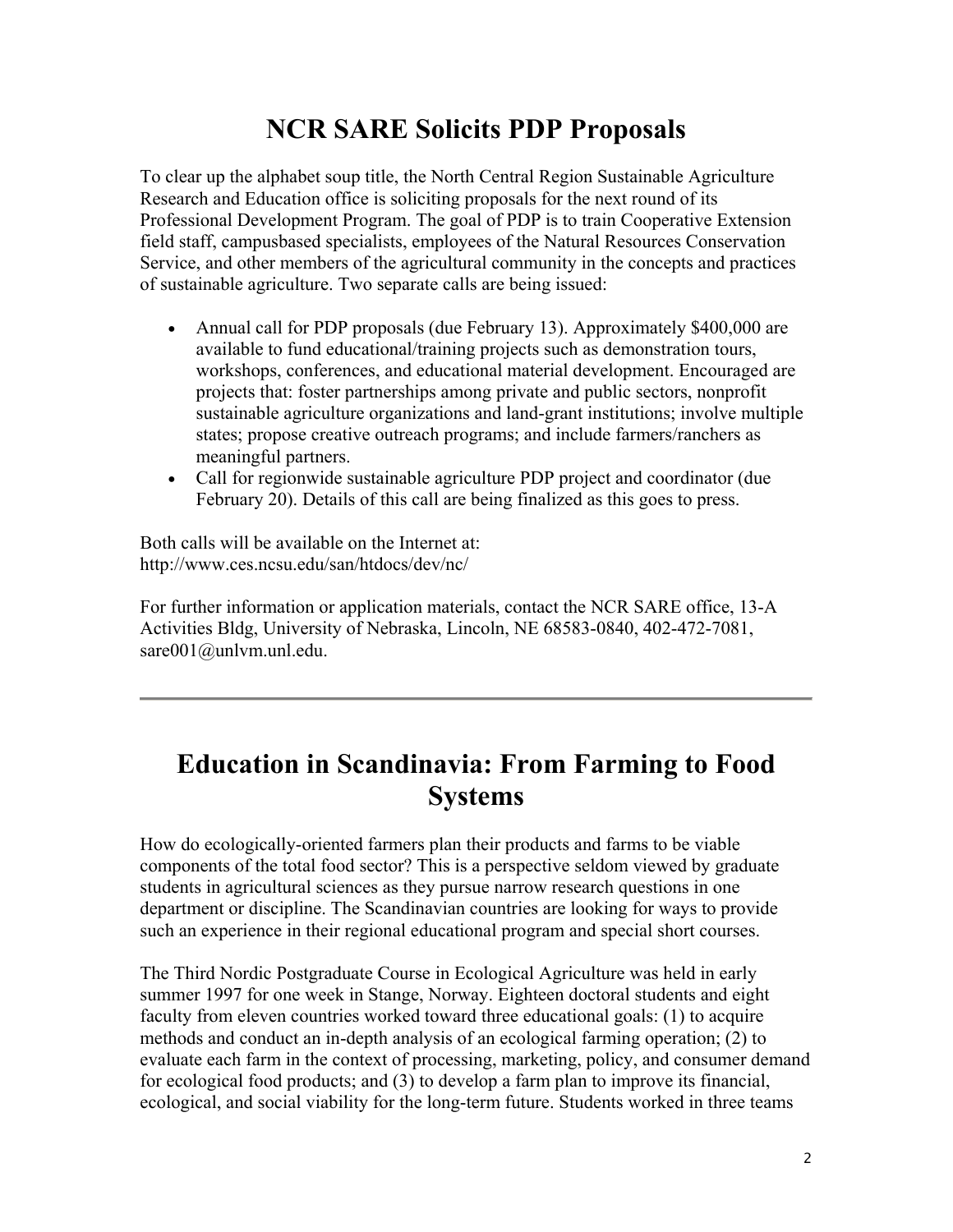in cooperation with nearby farmers and families to develop these plans, following several visits to the farms and meetings with local shopkeepers, policy makers, and consumers. The course culminated in group reports presenting the potentials of each farm to better use their total resource base to meet goals of the farm family.

Although one week is a short time to provide new methods and put them into practice, the student/faculty teams did a remarkable job of assimilating large amounts of information about each farm, learning about current and future market opportunities, and developing farm plans consistent with the soils, topography, climate, and economic environment of the region. Students commented on the importance of learning soft systems methods for dealing with complex human dimensions of farming operations. They appreciated the chance to work with farmers first-hand, and to make multiple visits to a farm to ask more questions and pursue key issues in greater depth. Several noted the need to frame their own specific research questions in a broader context of the whole food and social system.

The course provides a prototype for the development of learning modules in a regionwide educational program for graduate study in Scandinavia. Among the ideas for this network of learning institutions are practical in-field education, working directly with specialists in all parts of the food system, interactions among students and faculty in several countries, and distance learning. There are important implications for future collaborative learning activities with our own North Central Institute for Sustainable Systems in the exchange of ideas, teaching materials, students, and faculty.

*Submitted by Chuck Francis* 

#### **NSAS 1998 Annual Meetings**

The 1998 Annual Meeting of the Nebraska Sustainable Agriculture Society will address Wise Choices, Bright Futures: Questioning Trends in Food and Farming Systems. The meeting will be in Aurora, Nebraska on February 28.

Dr. Charles Benbrook will join NSAS members for a day of presentations and workshops on critical issues facing agriculture today. Dr. Benbrook will present the implications of biotechnology on production agriculture, the environment and consumers. His discussion will focus on changes in the seed and pesticide industry, labeling issues, and the treatment of genetically engineered organisms in the organic certification process. Dr. Benbrook is a private consultant who works with consumer and environmental groups, researchers and the government to explore policy issues and possible solutions. Practical workshops will be held on sustainable hog production, organic farming and gardening, biological pest management, urban gardening, and rural zoning issues. An overview of the past ten years of research and education projects funded through the USDA Sustainable Agriculture Research and Education program will be presented. Registration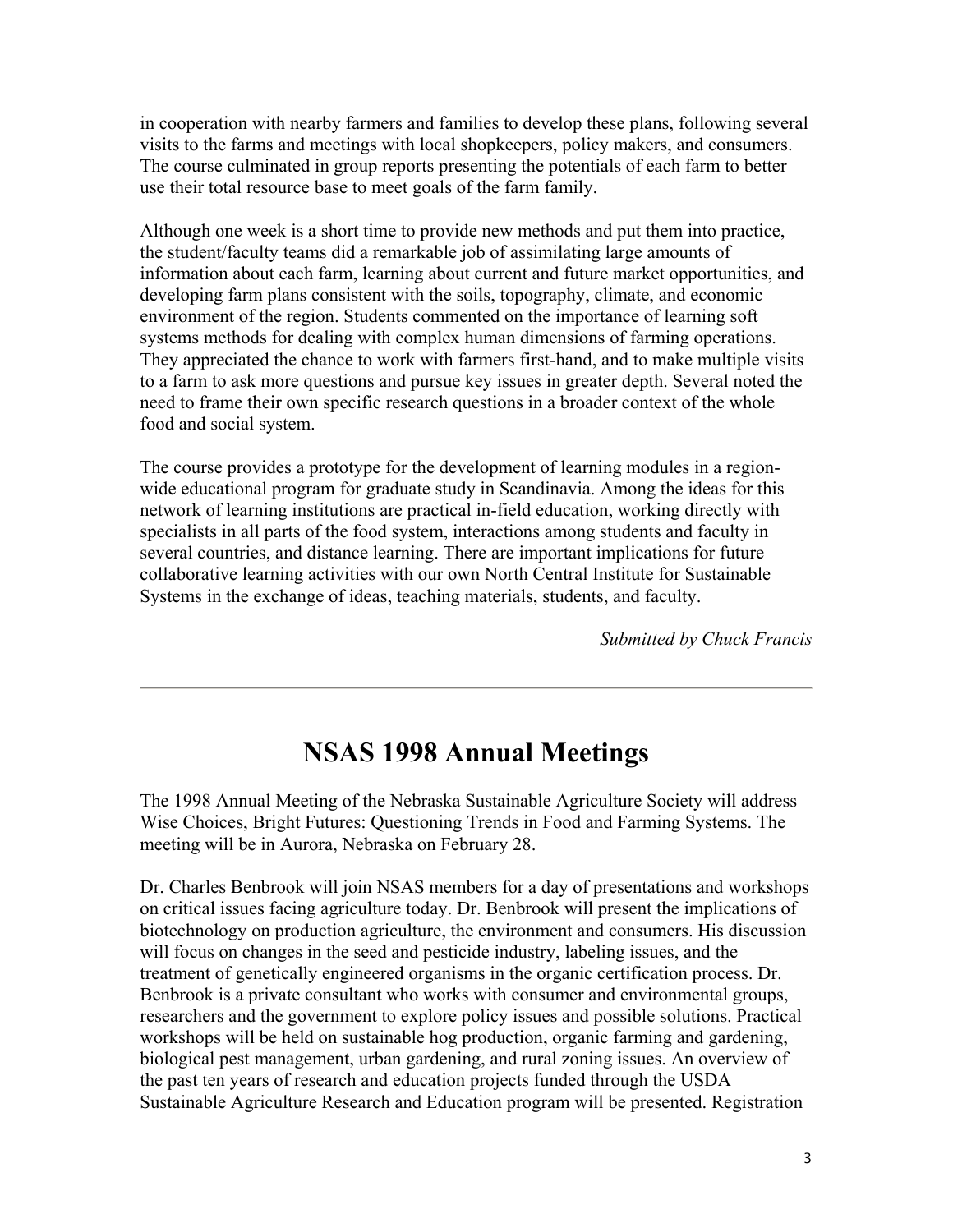materials will be included in the winter NSAS newsletter. For more information, call NSAS at 402-254-2289.

The annual NSAS Western Conference will be held on January 31 in North Platte. The theme will be Renewing People, Profit and the Environment for Agriculture: Rural Community-Friendly Strategies. For details, contact western organizer Jane Sooby at 308-254-3918.

#### **Ecosystems Provide Valuable "Services" Worth \$33 Trillion**

The "services" of the earth's ecosystems "represent part of the total economic value of the planet," and are valued at \$33 trillion per year, according to an article by 13 ecologists, economists, and geographers in *Nature* (May 15, 1997). "Because ecosystem services are not fully `captured' in commercial markets or adequately quantified in terms comparable with economic services and manufactured capital, they are often given too little weight in policy decisions," the authors wrote. "This neglect may ultimately compromise the sustainability of humans in the biosphere. The economies of the Earth would grind to a halt without the services of ecological life-support systems, so in one sense their total value to the economy is infinite."

Among the 17 services provided by ecosystems are nutrient cycling, including "nitrogen fixation, N, P, and other elemental or nutrient cycles" (valued at \$17 trillion); erosion control and sediment retention, including "prevention of loss of soil by wind, runoff, or other removal processes, and storage of silt in lakes and wetlands;" soil formation, including "weathering of rock and the accumulation of organic material;" pollination, including "provisioning of pollinators for the reproduction of plant populations;" biological control, including "keystone predator control of prey species;" and genetic resources, including "medicine; products for materials science; genes for resistance to plant pathogens and crop pests; pets; ornamental species; and horticultural varieties of plants."

According to an article about the study in *The New York Times* (May 20, 1997), "nature performs a long list of other economic services as well. Flood control, soil formation, pollination, food and timber production, provision of the raw material for new medicines, recreational opportunities, and the maintenance of a favorable climate are among them."

One way to put a value on such services, according to *Newsweek* (May 26, 1997), "is to figure out what it would cost to substitute technological fixes for what nature does. Substituting chemical fertilizer for natural nitrogen fixation, for instance, would cost at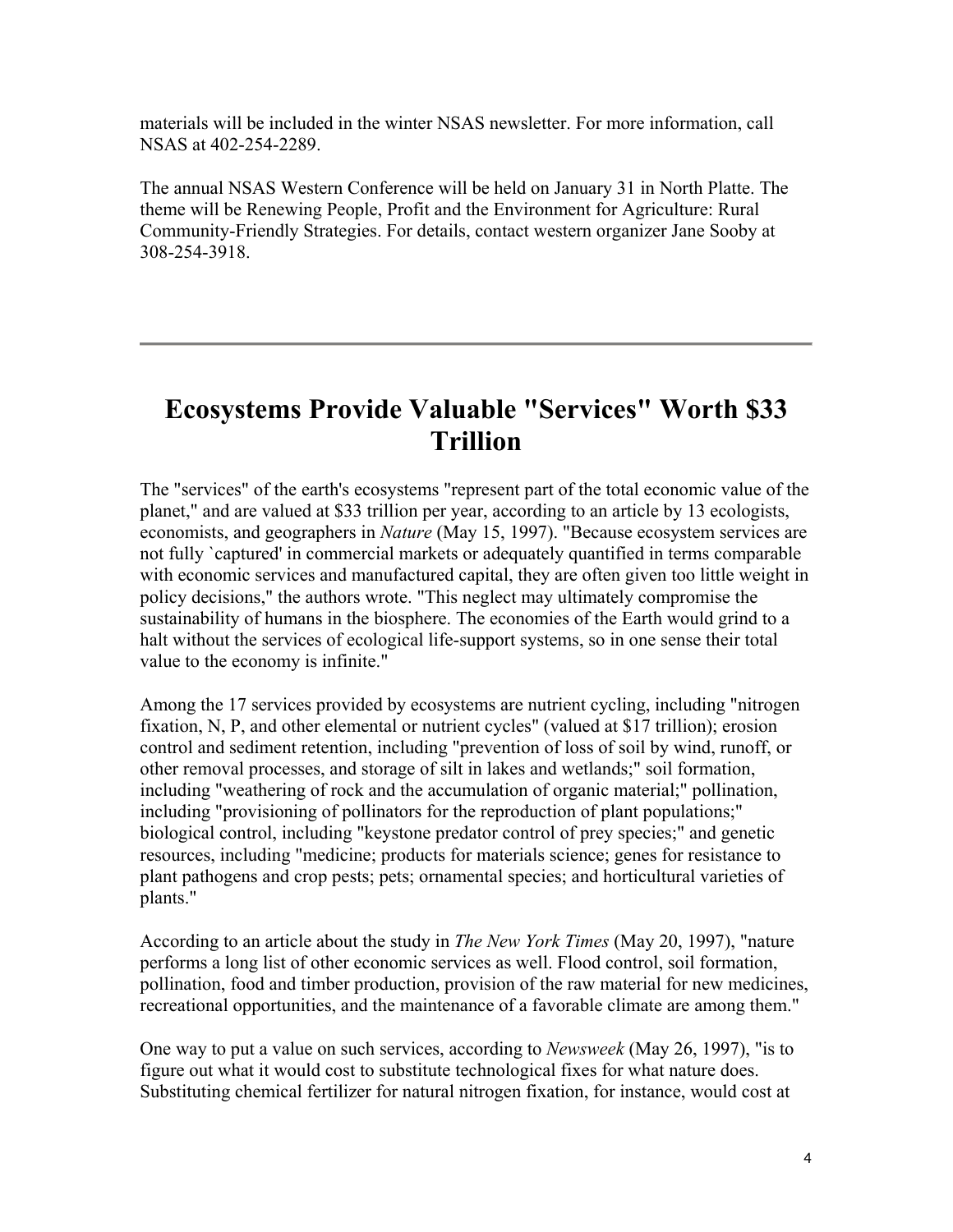least \$33 billion a year. Growing crops without soil by substituting the hydroponic systems beloved of urban gardeners would cost \$2 million per acre in the United States."

Source: Reprinted from *Alternative Agriculture News*, June 1997, published by Wallace Institute for Alternative Agriculture.

Editor's Note: See also http://www.nature.com/Nature2/serve?SID=78715411&CAT=NatGen&PG=ecosystem/e cosystem1.html

### **Integrated Farm Update Impact of Spring-Grazing Crop Residues**

In Nebraska there are opportunities to spring-graze crop residues after rotating cattle around stalk fields during the fall and winter. Snow cover is too heavy some years for grazing during the winter, but stalks may be grazed in the spring. We studied grazing impact on residue cover, water infiltration rate, soil compaction, and subsequent crop yields in 1996 and 1997 on the Integrated Farm at the University of Nebraska Agricultural Research and Development Center. The objectives were to determine effects of spring-grazing of corn residue on subsequent corn yields under irrigation, evaluate impacts on soil compaction and water infiltration rates, and determine change in residue cover.

The 1996 experiment was located on an irrigated three-acre site where soil ranged from a sandy loam to a clay loam from the bottom to the top of the hill. At a stocking rate of one head/acre, three steers averaging 650 lbs grazed corn stalks from February 26 to April 22 (55 days). Exclosures were placed in the field to compare grazed and ungrazed treatments. Following removal of the cattle, soil infiltration measurements were taken using the on-farm soil quality indices guide developed by John Doran of USDA Agricultural Research Service. Measurements were taken in ungrazed plots and in cattle hoof tracks in the grazed plots. Soil bulk density, a measure of soil compaction, was taken to a depth of 6". Using the line-transect method described by Dave Shelton of UNL, percent tracking and residue cover were measured. Corn was planted no-till into this field on May 17 due to late rainfall. This experiment was repeated in 1997 at the same location. Cattle grazed the corn stalks from March 1 to April 22 (53 days), and corn was no-till planted on May 8.

There were no differences in corn yields between spring-grazed and ungrazed areas in either year. In 1996, corn yields were 205 and 193 bu/acre for grazed and ungrazed treatments. It was one of the driest winters on record, with approximately 1.2" of precipitation from January through March. Very little rain fell while cattle were grazing corn stalks. There was considerably more precipitation (primarily snow) in 1997. Wet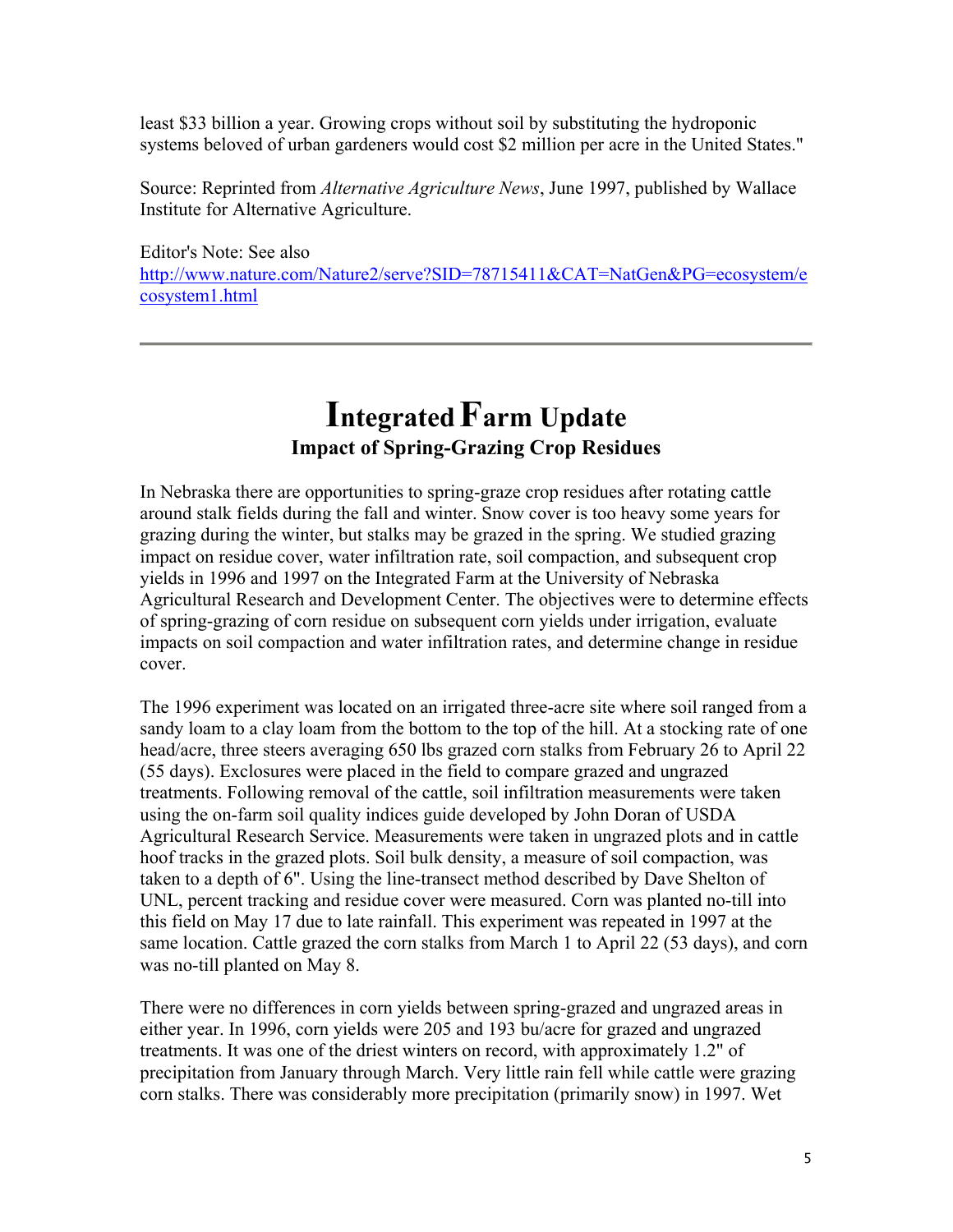conditions kept fields muddy during the grazing period. Yields were reduced 9% by grazing, from 209 to 228 bu/acre. In both years, only corn yields on the sandy soil area showed considerably lower yields for the grazed treatment compared to the ungrazed.

In both years, water infiltration rates were lower for the grazed treatment compared to the ungrazed. In 1996, rates were .92 and 8.54"/hour for the grazed and ungrazed treatments, respectively. Very dry conditions contributed to the high infiltration rates for the ungrazed treatment. In 1997, water infiltration rates were .88 and 4.02"/hour for the grazed and ungrazed treatments. The sandy soil site also had a very high water infiltration rate compared to the silty loam and clay sites. Percent tracking by cattle hooves was 49 and 54% for 1996 and 1997. By using the average of the tracked and untracked areas, the water infiltration rates for the grazed treatment were 4.80"/hour in 1996 and 1.92"/hour in 1997. Compared to ungrazed areas, this is a reduction of 44 and 52% in water infiltration rates. Fields with low infiltration rates may be subject to potential runoff and erosion problems during an intense storm event, and dryland corn could exhibit stress as a result of this water loss.

Soil bulk density measurements for the 0-6" depth in 1996 showed a 7% increase for the grazed tracked areas compared to the ungrazed areas. In 1997 there were no differences. Following grazing, percent residue cover was 68% in 1996 compared to 90% for the ungrazed treatment. In 1997, residue cover was reduced from 94% (ungrazed) to 82% (grazed areas). The lower residue cover measurements in 1996 may be attributed to lower corn yields in 1995 (160 bu/acre). While percent residue cover was significantly reduced by grazing, observations following an intense spring rain indicated the amount of corn stalk residue remaining following grazing was still sufficient to prevent erosion.

Results of this study indicate spring grazing can provide a readily available feedstuff and reduce feed costs by reducing the time, labor, and cost of feeding hay to cattle in the spring before they go out on pasture. Producers should implement the practice of springgrazing of corn stalks on a small scale and use careful management under muddy conditions because grazing may impact subsequent crop yields. More research will be conducted in 1998 on a larger scale to determine the effect of tillage following grazing, and the effect on soybean yields following grazing of corn stalks under irrigation.

*Submitted by Gary Lesoing*

#### **USDA Creates Office Of Pest Management**

The USDA announced in September the creation of an Office of Pest Management that will serve as the agency's focal point for pesticide regulatory issues. The new office is charged with integrating and coordinating pesticide issues within the USDA, along with improving communications with and strengthening the existing network of grower organizations and crop specialists at land grant institutions. The agency can now be more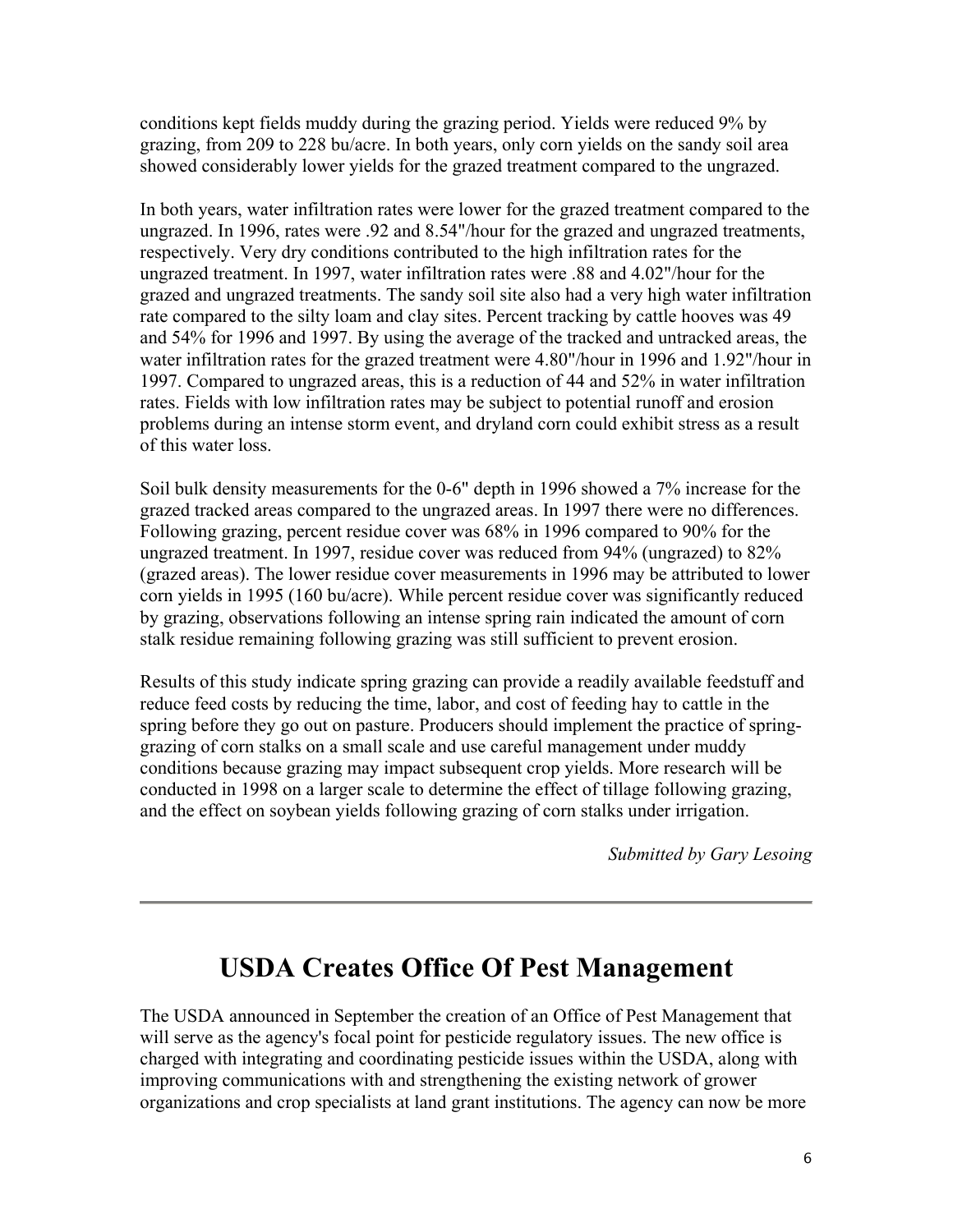responsive to the agricultural community in developing alternative pest management practices to meet critical needs that develop as a result of the regulatory process, according to Deputy Agriculture Secretary Richard Rominger.

Source: *Alternative Agriculture News*, October, 1997, published by Wallace Institute for Alternative Agriculture.

#### **SANET-mg Archives: A Valuable Resource**

Most readers of this newsletter are familiar with SANET-mg, an e-mail group coordinated by the Sustainable Agriculture Network. What you may not know is how easy it is to access archived messages on specific topics via Web pages. For example, let's say you are interested in what e-mail messages have been posted regarding the nutritional value of organically grown versus conventionally grown food. In the SANETmg DEBATES Web page (http://www.pmac.net/debpost.htm), you will see a hot button titled Nutrition and Food Systems. Clicking on that will get you a list of messages under the heading "Is Organic Food More Nutritious?" The list shows sender, date posted, and subject. Simply click on those you wish to read. Genetic Engineering is one of the choices on the TOPICS Web page (http://www.pmac.net/topics.htm). Selections under this heading include Bt Transgenic Crops, Herbicide Tolerant Varieties, and Labeling. Learn what your colleagues around the world are sharing via SANET-mg. For information about subscribing to the e-mail group, see

http://www.ces.ncsu.edu/san/htdocs/hypermail/. Note: you do not need to be subscribed to SANET-mg in order to access the archived messages on the Web pages.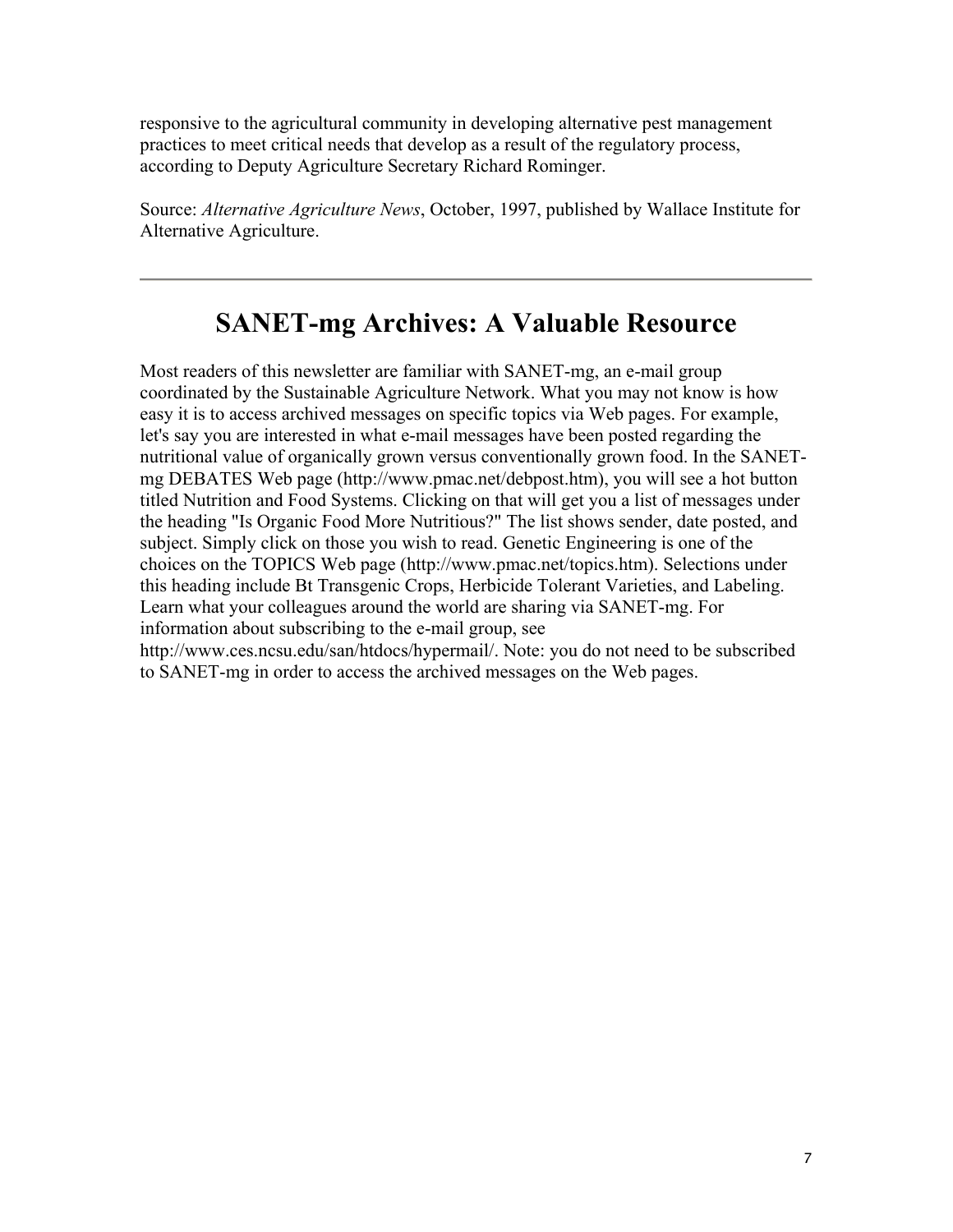# **Did You Know...**

**In response to calls from members of parliament to make the country totally organic by 2010, the Danish government is initiating an assessment of the impacts of a total pesticide ban in the country. A committee of experts from government, the food and chemical industry, labor and environmental, health, and consumer organizations will deliver a report to the Ministers of Environment and Energy by the end of 1998.** 

**USDA, EPA and FDA have called for a national committee to develop and implement IPM methods on 75% of total U.S. crop acreage by 2000.** 

**Representatives of 163 nations agreed to phase out methyl bromide, a highly toxic pesticide that is also a powerful ozone depleter, at the 10th anniversary of the Montreal Protocol, September 9- 17, 1997. The agreement states that industrialized nations will completely phase out methyl bromide by 2005, and developing countries by 2015. The U.S. accounts for approximately 40% of global methyl bromide use and has already set 2001 as the phaseout date.** 

**In a November 12 release, the Energy Information Administration said U.S. energy use is expected to increase by 27% between now and the year 2020.** 

**According to the report,** *Searching for the "O-Word"* **(see Resources), USDA devotes less than one-tenth of one percent of its research budget to organic farming systems.** 

#### **RESOURCES**

*Agroecology: Ecological Processes in Sustainable Agriculture*, 1998. \$49.95. Stephen Gliessman examines agroecological principles and theories in textbook format for students at introductory and more advanced levels. Provides overview of plant ecology, nutrition, photosynthesis and environmental factors, and examines system-level phenomena in agriculture such as population processes, genetic resources, diversity and energy use. Provides case studies on several subjects, including soil management, intercropping, cover cropping, raised-field systems in Mexico, and Hopi agriculture. Ann Arbor Press, 121 South Main Street, Chelsea, MI 48118, 313-475-8787.

*How to Find Agricultural Information on the Internet*. \$12 (add \$3 handling + \$0.99 Calif. tax). Shows farmers, ranchers, Extension agents, consultants and gardeners the basics of choosing an Internet provider, figuring costs, using electronic mail, getting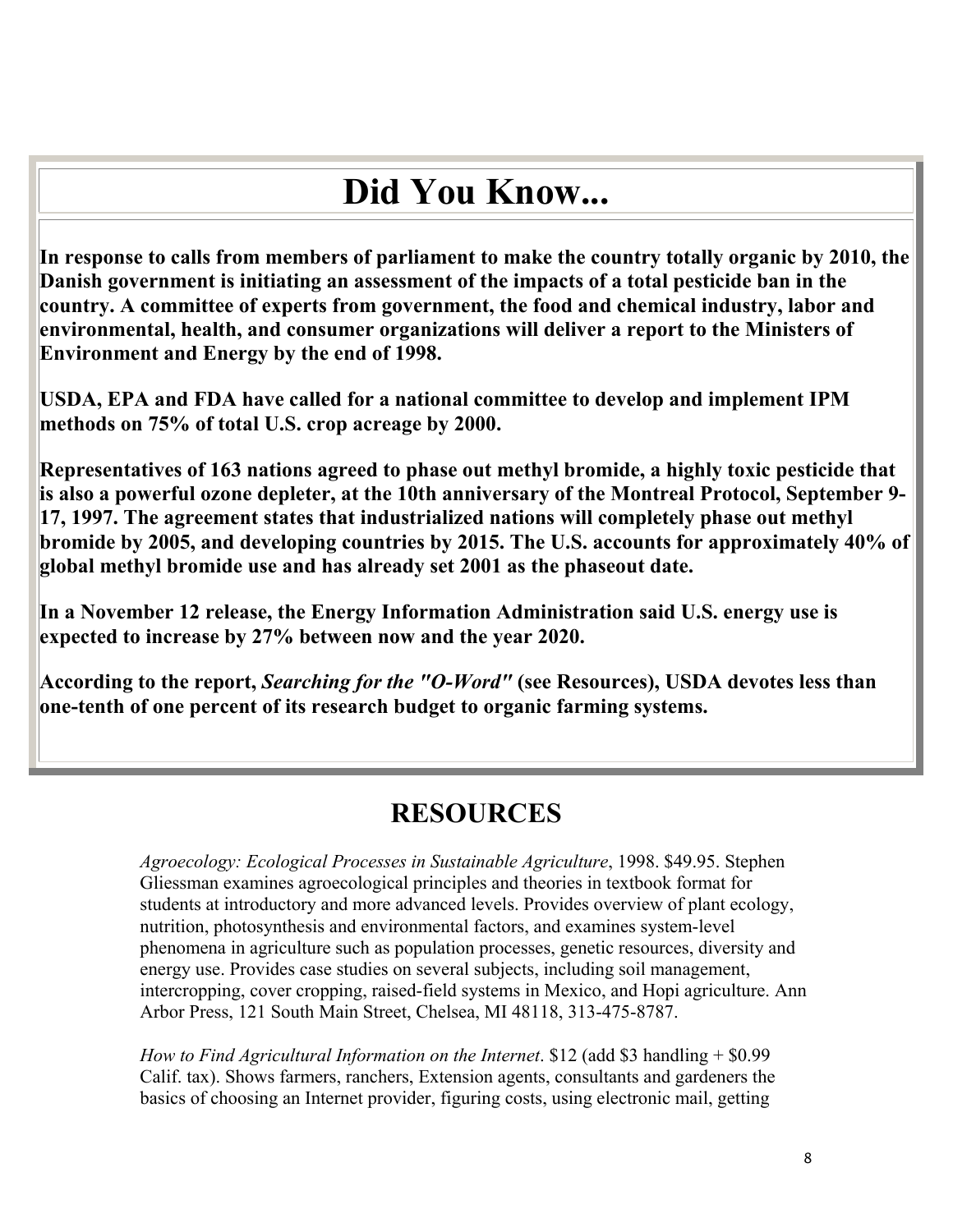answers from e-mail discussion groups, searching the World Wide Web for practical information, finding graphics on the Web, and copying information for their own use. University of California DANR Communication Services, 6701 San Pablo Ave., Oakland, CA 94608-1239 (checks payable to UC Regents). VISA, MasterCard or purchase orders: 800-994-8849 or 510-642-2431. Excerpts are on the SAREP Web site: http://www.sarep.ucdavis.edu

*Reorganizing U.S. Agriculture: The Rise of Industrial Agriculture and Direct Marketing*, 1997. \$6. Examines rise of corporate agriculture and associated shift in production decisions to off-farm firms, and argues that farmers' markets and community supported agriculture (CSA) programs are part of a social movement to maintain farm-level control over production decisions. Discusses changes in some state laws meant to prevent corporations from controlling agriculture, and provides sales and production data about farmers' markets and CSAs. Henry A. Wallace Institute for Alternative Agriculture, 9200 Edmonston Rd, Suite 117, Greenbelt, MD 20770, 301-441-8777, hawiaa@access.digex.net, http://www.hawiaa.org.

*Maximizing Shareholder Retention in Southeastern CSAs: A Step Toward Long Term Sustainability*, 1997. \$8. Presents findings of study on what makes community supported agriculture programs (CSAs) successful. Focuses on CSAs in southeastern U.S., but provides conclusions that may have wider relevance, including recommendations regarding marketing, farm management and public education. Provides listing of CSArelated resources nationally. Deborah Kane, 2703 NE 11th, Portland, OR 97212, 503- 335-5970, tfa@teleport.com.

*Suppliers of Beneficial Organisms in North America*. Free. The 1997 edition lists 130 organisms available from 142 suppliers. California Department of Pesticide Regulation, Environmental Monitoring and Pest Management Branch, Attn.: Beneficial Organisms, 1020 N Street, Room 161, Sacramento, CA 95814-5624, 916-324-4100, chunter@cdpr.ca.gov. Also available at http://www.cdpr.ca.gov.

*Sustainable Farming Systems: A Guide to the Transition*, 1997. \$6.50. Describes transition to sustainable agriculture by 12 California farmers, emphasizing general information rather than crop-specific guidelines. Examines challenges and opportunities in social, economic and agricultural aspects of this transition, including soil, water and pest management. Sustainable Agriculture Research and Education Program, One Shields Ave., University of California, Davis, CA 95616-8716, 916-752-7556, sarep@ucdavis.edu, http://www.sarep.ucdavis.edu.

*Searching for the "O-Word": Analyzing the U.S. Department of Agriculture (USDA) Current Research Information System for Pertinence to Organic Farming*, 1997. \$15. Examines extent of U.S. government funding for research aimed at organic agriculture compared to conventional agriculture. Describes history of U.S. organic research policy and usefulness of USDA research for organic farmers. Makes recommendations for improving USDA's role in organic research and information dissemination to organic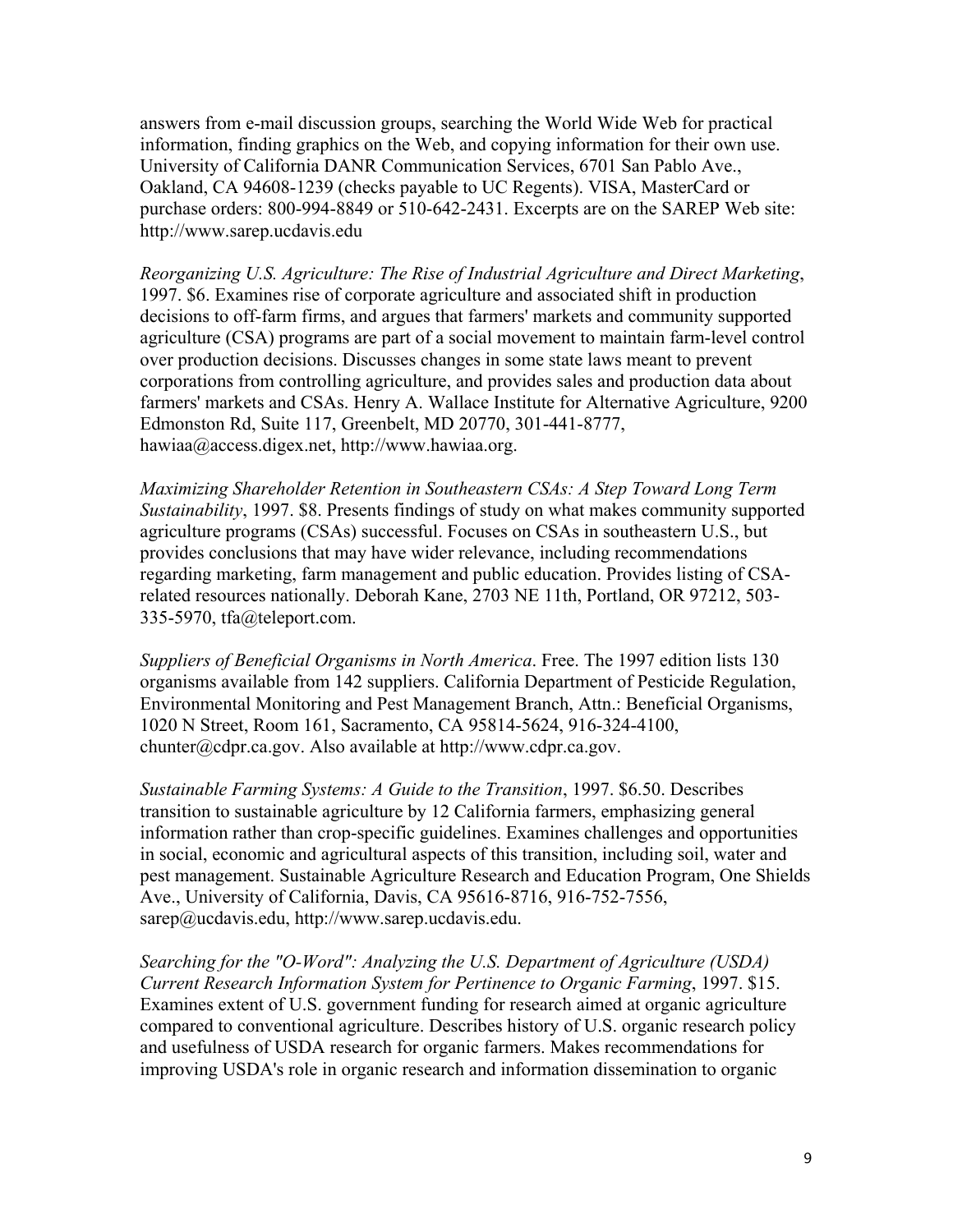farmers. Organic Farming Research Foundation, PO Box 440, Santa Cruz, CA 95061, 408-426-6606, research@ofrf.org.

*Beyond Silent Spring: Integrated Pest Management and Chemical Safety*, 1996. \$45.95. Explores how pesticide use and pest control have developed since publication of Rachel Carson's *Silent Spring*. Describes health and environmental problems of pesticides, and examines integrated pest management (IPM). Discusses international and institutional approaches to implementing IPM and reducing hazardous pesticide use. Chapman & Hall, 7625 Empire Dr., Florence, KY 41042, 800-842-3636, order@chaphall.com.

EPA has a Web site showing quality rankings of U.S. watersheds. Consumers can look to the Internet to learn about the quality of water they drink or use for recreation and to find which polluters threaten that water under a program the EPA recently launched. The program includes the EPA's first assessment of the quality of the 2,111 watersheds in the 48 contiguous states, which showed 16% with good water quality and 21% with poor quality or serious pollution threats. The EPA site gives information on 15 signs of the health of a watershed: http://www.epa.gov/surf/iwi.

*The Gene Exchange*. Free. Newsletter monitors policy, industry and research regarding biotechnology worldwide. Beginning with the next issue, it will be available via e-mail. Send e-mail to: genex@ucsusa.org. In the message type: subscribe genex and your e-mail address. UCS Agriculture and Biotechnology Program, 1616 P Street NW, Suite 310, Washington, DC 20036-1434, 202-332-0900, jrissler@ucsusa.org, http://www.ucsusa.org.

Results from the extensive Nebraska Rural Poll (1996-97) are available at http://www.ianr.unl.edu/ianr/agecon/rural/ruralpaper.htm.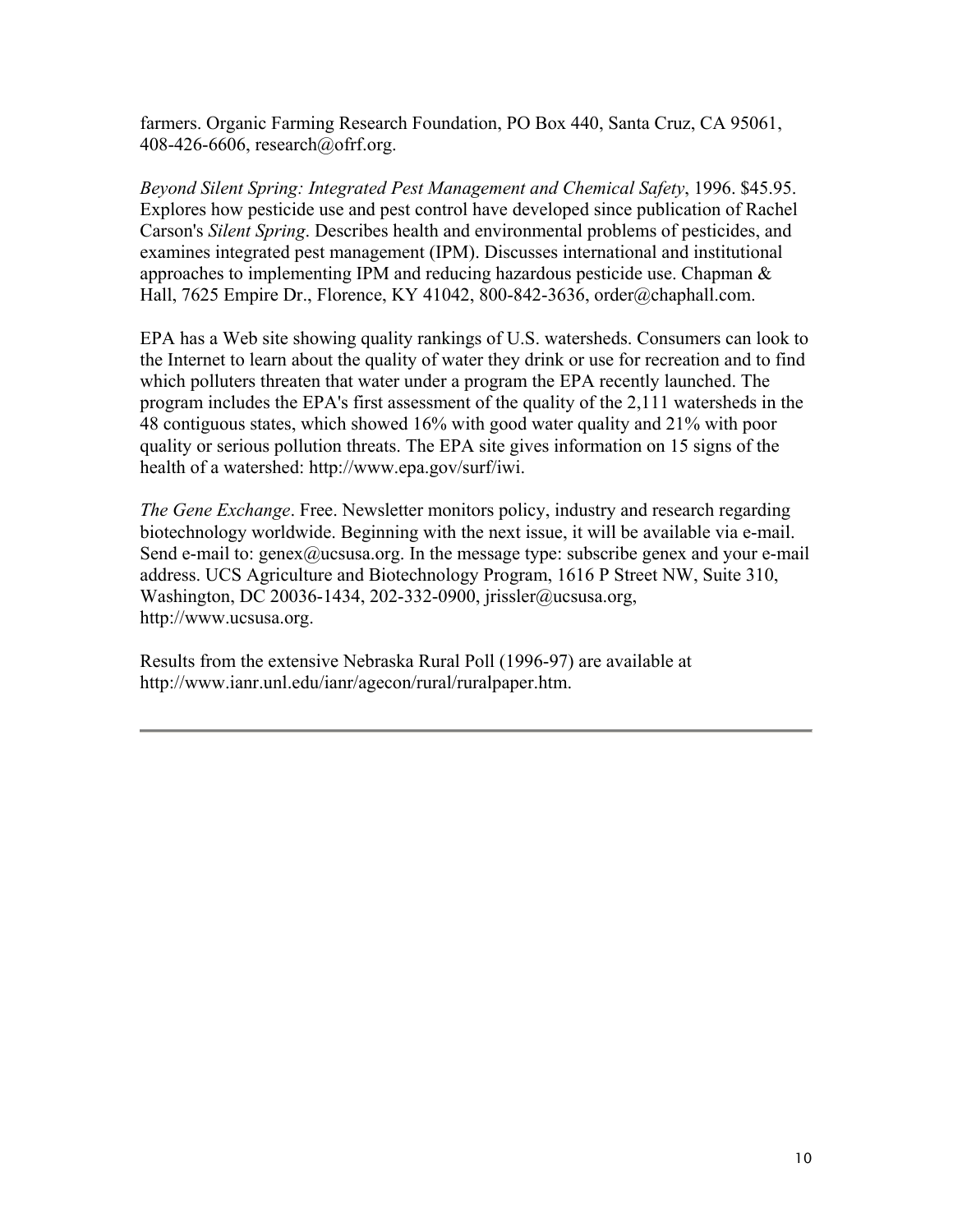## **Coming Events**

Contact CSAS office for more information.

- **Jan. 9-10—**Great Plains Vegetable Conference, St. Joseph, MO
- **January 21-24—**18th Annual Ecological Farming Conference, Pacific Grove, CA
- **Jan. 22-25—**Southern SAWG Annual Conference & Trade Show, Memphis, TN
- **Jan. 30—**17th Annual Organic Conference and Eco-Products Trade Show, Ontario, Canada

http://www.gks.com/OrgConf/

- **Jan. 31—**NSAS Western Conference (see article November-December 1997 issue)
- **Feb. 10-12—**Managing Manure in Harmony with the Environment and the Society, Ames, IA
- **Feb. 20-21—**Upper Midwest Organic Farming Conference, Sinsinawa, WI
- **Feb. 26-28—**Conference of the North American Farmers' Direct Marketing Association and the North American Strawberry Growers Association, Victoria, BC Canada

http://www.agf.gov.bc.ca/agric/nafdmc/dfmchome.htm

- **Feb. 28—**NSAS Annual Meeting (see article November-December, 1997 issue)
- **Mar. 5-6—**National SARE Conference Building on a Decade of Sustainable Agriculture Research & Education: Sharing Experiences to Improve Our Agriculture, Austin, TX

http://www.ces.ncsu.edu/san/

 **Mar. 29-Apr. 1—**1998 North American Conference on Pesticide Spray Drift Management, Portland, ME

http://www.state.me.us/agriculture/pesticides/drift/

 **June 1—**First International Conference: Geospatial Information in Agriculture and Forestry, Lake Buena Vista, FL

http://www.erim.org/CONF/conf.html

- **June 3-6—**Conference: Who Owns America II: How Land and Natural Resources are Owned and Controlled, Madison, WI
- **July 5-9—**Soil and Water Conservation annual conference, Balancing Resource Issues: Land, Water, People, San Diego, CA